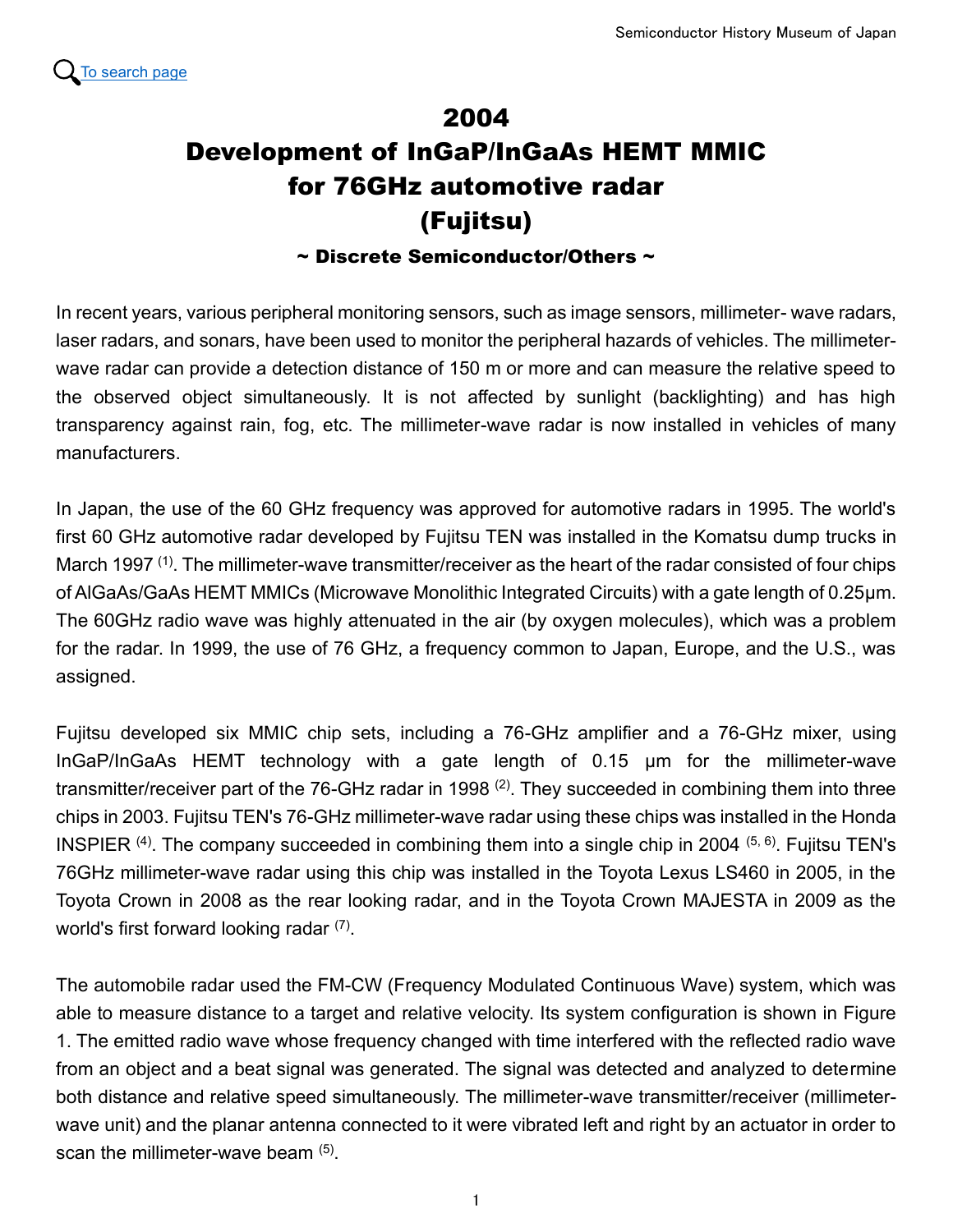A block diagram of the millimeter-wave unit on a single chip is shown in Figure 2  $\,^{(5)}$ . The 38 GHz signal, which frequency was modulated by a voltage-controlled oscillator (VCO), was divided into two by a branch-line hybrid circuit. One of the divided signals was amplified by the 38 GHz amplifier, entered the multiplier, was amplified again by the 76 GHz amplifier, and was supplied to the local port of the mixer. Another separated signal was amplified by the 38 GHz amplifier, entered the multiplier, was further amplified by the 76 GHz amplifier, passed through the branch line hybrid, and was radiated from the antenna. The received signal which was separated through the 76 GHz branch hybrid, was amplified by the amplifier, entered a 180 degree hybrid coupler. The signal was then down-converted by a pair of single-ended mixers and output as IF signal.

The MMIC was fabricated with InGaP/InGaAs HEMT process technologies. The cross-sectional structure of the HEMT was shown in Figure 3  $^{(2)}$ . An n-InGaP layer and an i-InGaAs layer were grown on a semi-insulating GaAs substrate using the MOCVD. The gate electrode was a T-shape (recess) structure with a gate length of 0.15  $\mu$ m. The HEMT had the characteristics of  $f<sub>T</sub>$  (cutoff frequency) of 90 GHz, fmax (maximum oscillation frequency) of 170 GHz, and a maximum stable gain (MSG) of 9 dB at 76 GHz. The millimeter-wave radio wave with power of approximately 10 mW enabled to output from the MMIC. The Co-Planer Waveguide (CPW) was used as the millimeter-wave transmission line in the chip, and the input-output and inter-stage matching circuits were formed with the distributed-element circuits of the CPW. Photographs of a portion of the circuit and the entire integrated MMIC chip are shown in Figures 4 and 5, respectively. To avoid unwanted mode generation, more than 250 cylindrical gold pillars (diameter: 40µm, height: 20µm) were formed on the surface of the chip everywhere as shown in Figure 6.

In the 2010s, advances in microfabrication technology led to the development of 76 GHz millimeterwave radar transmitter/receiver ICs by using SiGe BiCMOS processes. The replace of compound semiconductor MMICs to SiGe BiCMOS MMICs started. In 2012, Fujitsu TEN commercialized a 76- GHz three-dimensional scanning radar with a multi-channel transmitter/receiver which consisted of SiGe BiCMOS MMICs and electronic scanning utilizing phased array antennas instead of conventional mechanical scanning, and achieved accumulative production of 1 million units by October 2016  $^{(8,\,9)}$ .



Figure 1 Block diagram of radar system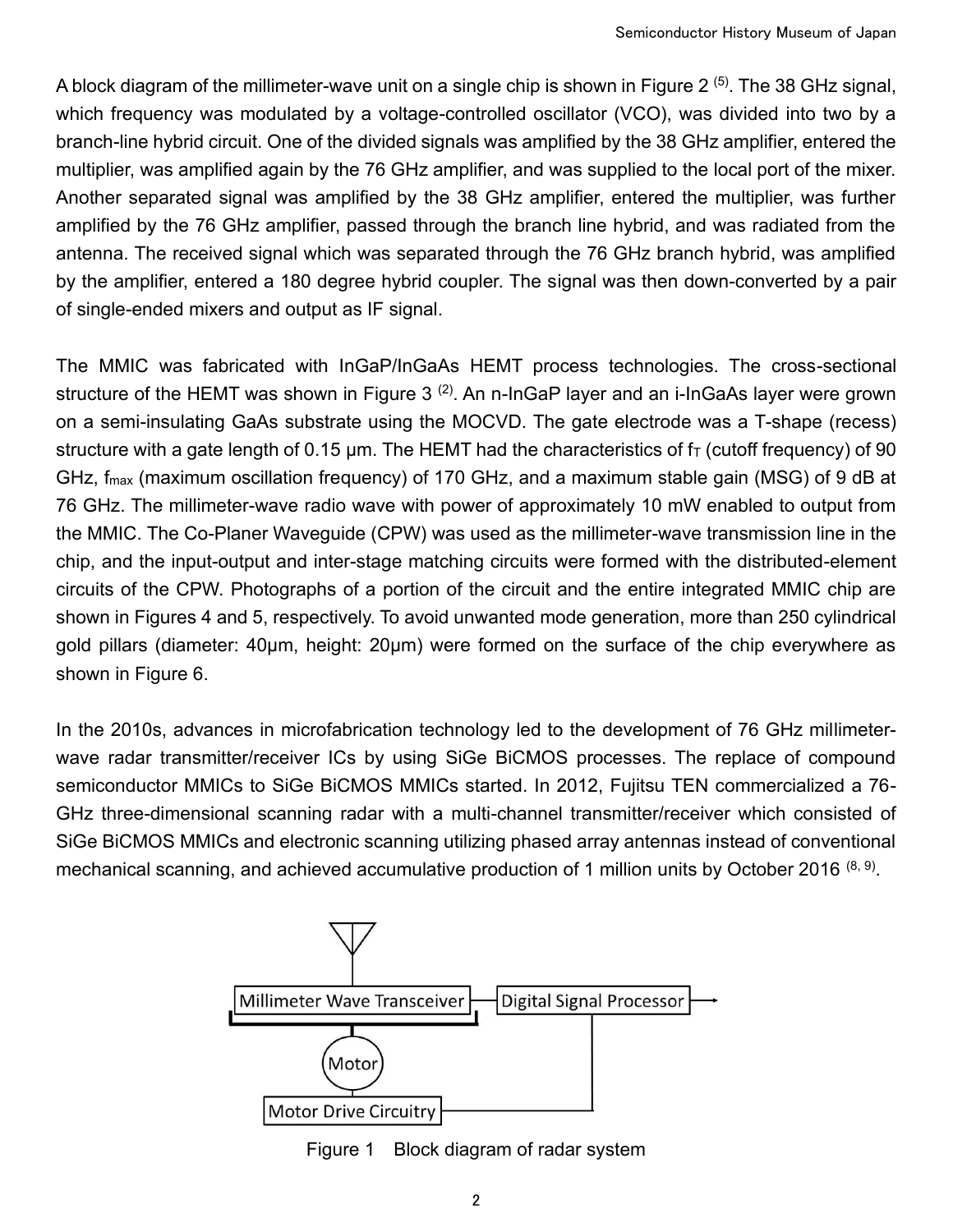

Figure 2 Block diagram of millimeter wave radar



Figure 3 InGaP/InGaAs HEMT cross sectional structure



Figure 4 Photographs of a part of 76 GHz amplifier chip (2) (Courtesy of Fujitsu Limited)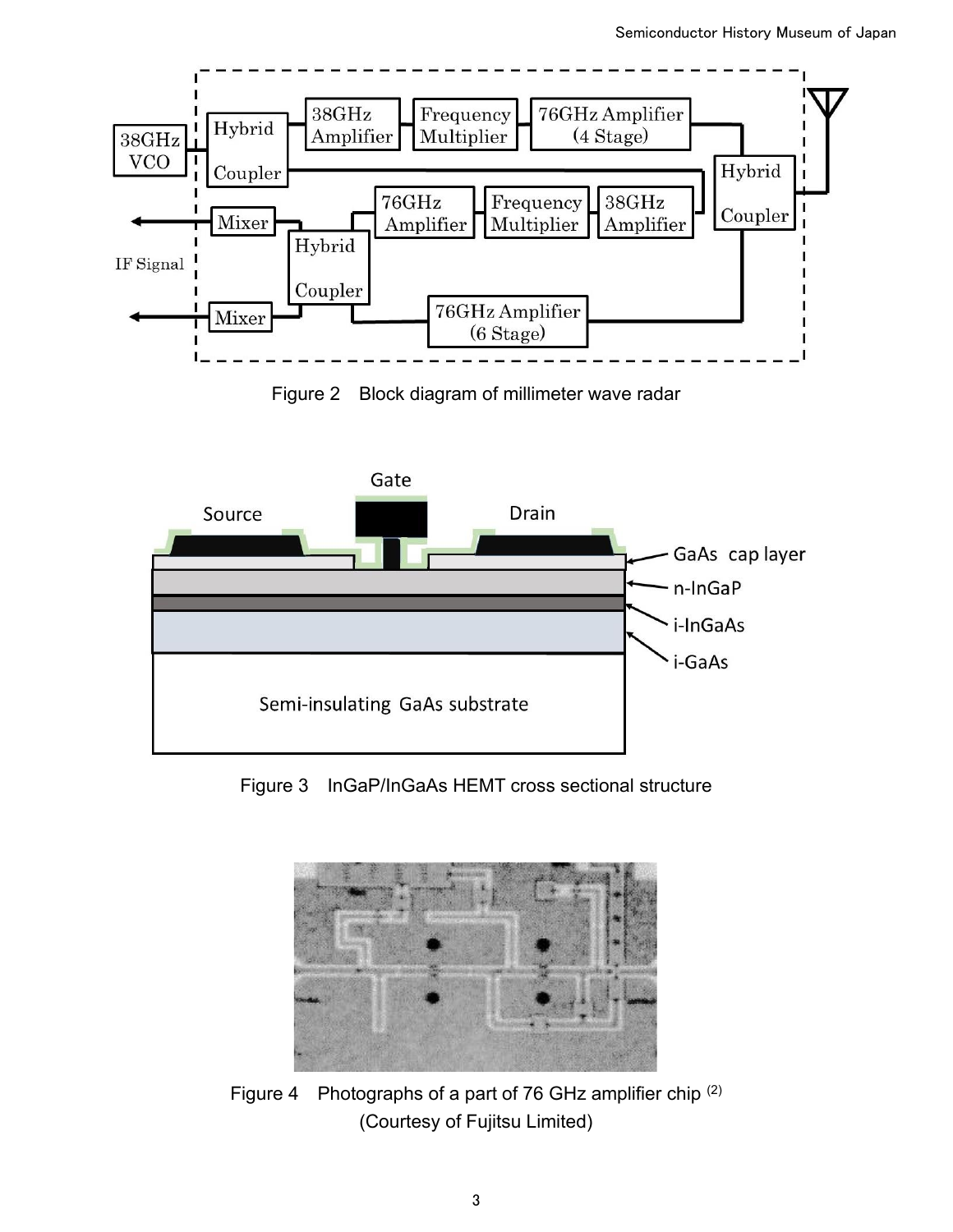

Figure 5 Photograph of single chip integrated MMIC  $(4)$  (size: 2.3mm x 3.7mm) (Courtesy of DENSO TEN Limited)



Figure 6 Bird-eye overview of MMIC by scanning electron microscopy (SEM) (3) (Courtesy of Fujitsu Limited)



Figure 7 3D-scan 76GHz automotive radar (8) (Courtesy of DENSO TEN Limited)